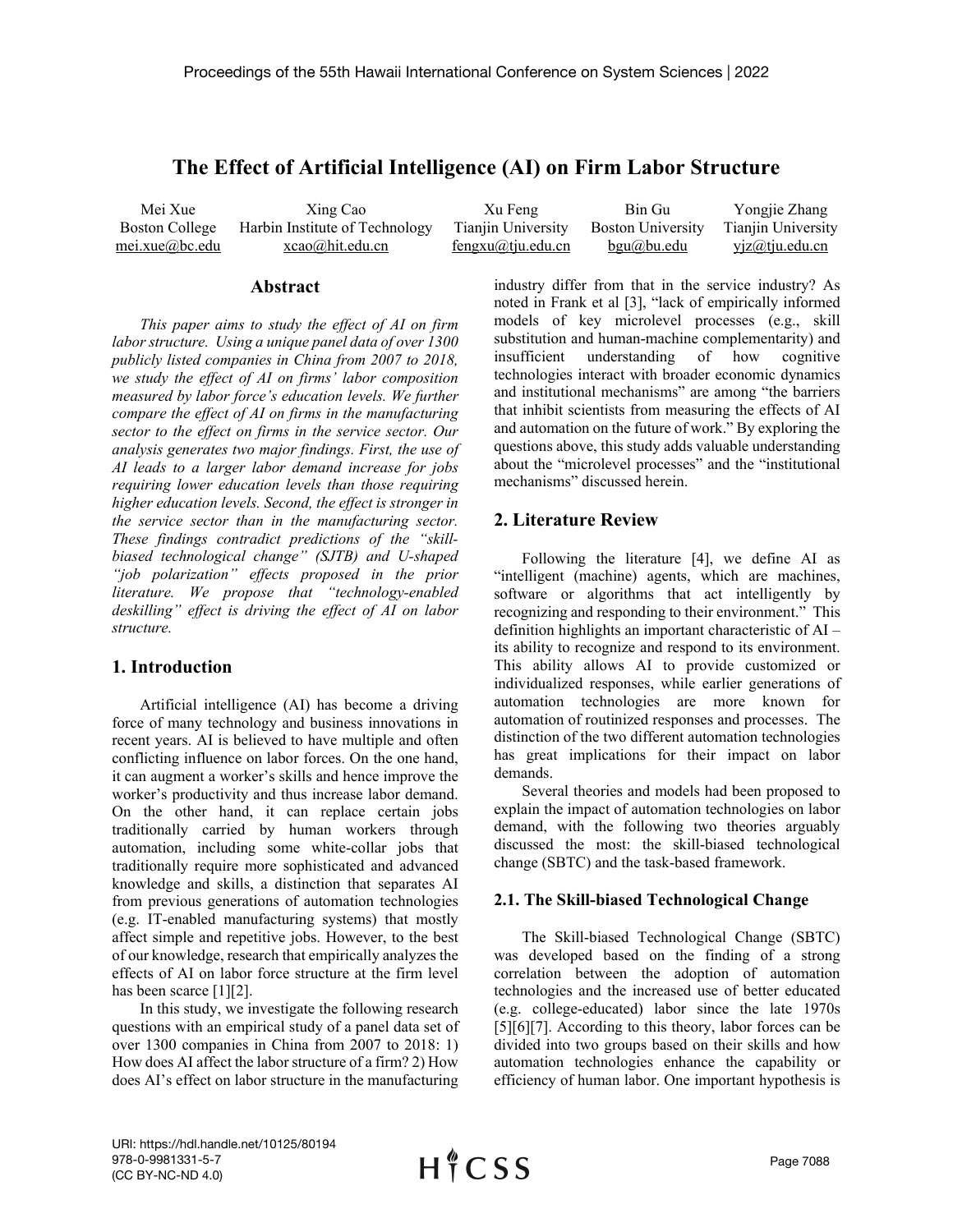that technology change is "skill-biased" [8]. That is, the complementary effect technology advancement is stronger for jobs requiring higher skills. Thus, the gain in productivity of high-skilled and better-educated workers due to technology advancement will be larger than that of the low-skilled and less educated workers. As a result, technological advancements drive employers to hire more high-skilled and better-educated workers and fewer low-skilled and less-educated workers [9]. This period witnessed a demand surge for high-skilled IT workers and a supply shortage of such workers due to the burst of newly created IT related job positions [8].

#### **2.2. Task-based Framework (Job Polarization)**

However, later studies found evidence of a Ushaped job polarization effect in the employment trends from the 1980s to 1990s in the U.S, the United Kingdom, and Europe [10][11][12]. The term "job polarization" refers to the finding of growth in employment in both the highest-skilled and paid (professional and managerial) and lowest-skilled (personal services) and paid occupations, with declining employment in the middle of the distribution (manufacturing and routine office jobs typically).

"Skill-biased" framework could not be used to explain this phenomenon effectively. Thus, some researchers extended the framework of "skill-biased" theory and proposed a task-based framework for explanation [13][14]. This stream of research suggests that IT and other automation technologies is not suitable to take on non-routine cognitive tasks that requires context-specific analysis, in-person communications or creativity. The workers that are the most suitable to take on these jobs are typically those with higher education and analytical skills. Meanwhile, IT and other automation technologies are also not suitable to take on the non-routine manual tasks, such as cleaning and personal health care. Meanwhile, the strong positive impact on overall productivity of IT and other automation technologies led to an explosive growth of businesses, which in turn lead to more demand for labors for non-routine cognitive tasks and non-routine manual tasks, thus the U-shape polarization effect.

#### **3. Hypothesis Development**

#### **3.1 AI and Labor Structure**

With the observation of overall job increases in the past two decades, and the advances of new automation technologies such as AI and robotics, some researchers have started to question whether job polarization, that has been found widely exist from the 1980s to 1990s in the developed countries, will persist [15][16][17]. For the period 2000-2007, Autor [18] and Acemoglu and Autor [19] show that the share of low-skilled jobs increased rapidly while the shares of high-skilled or middle-skilled jobs did not. This is in contrary to the predictions of both the SBTC theory and the "Job Polarization" theory.

In this study, we argue that the effect of AI on labor structure can be explained by neither the SBTC theory nor the "Job Polarization" theory. Rather, AI leads to technology-enabled deskilling, which benefits *technology-enabled deskilling*, which benefits disproportionally the low-skilled labor force. Technology-enabled deskilling was first noted in the early days of the industrial revolution. Reviewing the history of industrialization makes it clear that technology advances released a strong demand for lowskilled workers. In the textile industry, low-skilled sewing machine operators took the jobs of the highskilled loom workers [20]. In the shipping industry, because of the adoption of the steam engines, middleskilled professional sailors were replaced by the lowskilled engine operators [21]. In the manufacturing industry, with the prevalence of assembly lines, lowskilled assembly line workers replaced the craftsmen who possess more comprehensive set of skills [22]. Technology-enabled deskilling argues that, by taking over the part of a job that requires more skills and education, automation technologies can lower the skill thresholds of workforce for the job, since the rest of the job can now be completed by workers with less skills and education.

The surge of high demand for low-skill jobs has emerged again in the era of AI, as it did in the era of industrialization. For example, it used to be that a taxi driver had to master a complex set of knowledge about the streets and locations of a city in order to perform well in his job. Today, map and navigation applications have made it a job essentially that could be handled by anyone who knows how to drive. As a result, the high skill requirement of the job has been reduced to a low skill level. We therefore propose:

*H1: AI has a stronger positive impact on the demand for low-skill labors than the demand for highskilled labors.* 

#### **3.2. Manufacturing versus Service Industries**

Acemoglu and Restrepo [4] argues that AI is an "intelligent replacement" technology that can operate by recognizing and responding to its environment automatically. This feature makes AI capable of dealing with non-routine jobs. Non-routine jobs are particularly prevalent in the service industry, as all services require interactions between a service provider and a customer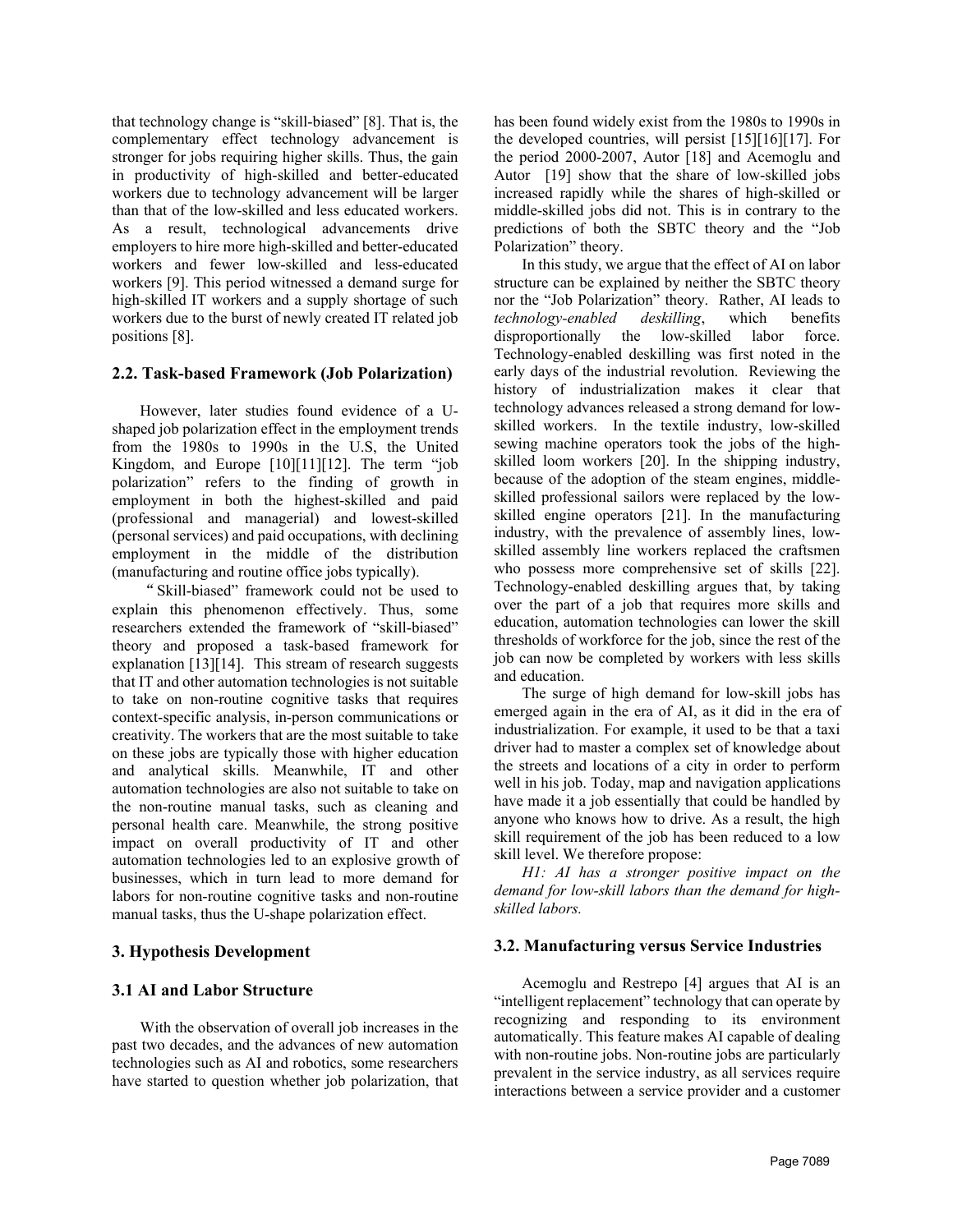and the ability to responding to a customer's individual needs is critical. As AI enables such individualized response, it reduces the skill requirement for service workers. Such reduction in skill requirement could lead to a significant increase in labor supply due to the high elasticity of labor supply at the lower end [30]. Bryjolfsson et al. [31] conducted a detailed analysis on "suitability for machine learning" (SML) of 18,156 tasks, and 964 occupations in the O\*NET database. Four out of the top five high SML occupations are in the service industries. We thus expect the phenomenon of "technology-enabled-deskilling" associated with AI to affect service industries more than manufacturing industries.

*H2: AI has a stronger positive impact on the demand for low-skill labors in service sector than in the manufacturing sector.* 

# **4. Data and Analysis**

#### **4.1. Data and Measurement**

Our empirical analysis uses a panel data set of 1387 publicly listed firms in China from 2007 to 2018, a total of 12 years. Our original sample has all the 3597 companies publicly traded in the Chinese Share-A stock market and it has 24,265 observations for the time span. We then delete a firm if it meets one of the followings: 1) firms whose stock trading was halted for more than half of total trading days in a year; 2) firms with abnormal variations (more than 5 times of standard deviation); or 3) firms with missing data. The final sample we use for the study has 1387 companies and 4563 observations. The data set is assembled from several data sources.

*Labor Structure*: The impact of AI on labor demand varies by the required skill levels [16][19]. As education required for a job is highly related to the required information processing and analysis skills for the workers, we focus on the impact of automation technology on the education structure of the labor force. We obtain the educational levels of employees of each firm. We further classify them into three categories: Category 1 are employees with highest education at the PhD level. Category 2 are those with highest education at the bachelor's or master's level. Category 3 are those with highest education below the bachelor's level. We use the log count value of the three types of employees to capture the labor structure of the firm. The data comes from the RESSET database.

*IT Deployment*: For IT deployment, we use a company's annual IT expenditure/investment to measure its deployment of IT, including investment and expenses in electronic devices, computers and their accessories. This measure is consistent with prior IS literatures that investigate the effect of IT on labor demand using IT investment or expenditure to measure IT inputs [23][24]. The data also comes from the RESSET database.

*AI Deployment*: For AI deployment, we use the proxy AI ratio identified using TALWEM from each firm's annual report as described below. Since AI application is still at its early stage, the type of data similar to what we use to measure IT deployment is not available for the firms in our sample. As a result, the AI deployment proxy derived from the firm's annual report is the only feasible option here. Our assumption is that the more AI related terms appear in a firm's annual report, the more AI is deployed by the firm [25]. For identification, we use a dictionary to count numbers of AI terms in the firms' annual reports. Unlike the previous practice of subjective choice of terms used in the dictionary, we use a machine learning method (Word Embedding) to create our AI dictionary. Word Embedding uses neural network to develop models used for text search and identification automatically and thus is considered as more objective and accurate [26][27]. In particular, we use a Chinese Word Embedding model developed by Tencent AI Lab. Tencent AI Lab Word Embedding Model (TALWEM) includes over 8 million Chinese words and idioms with 200 dimensions. The training data covers contents available on the Internet, news, novels and other text sources as well words and idioms used by Wikipedia and Baidu Baike. Song et al. [28] provides the details about the algorithm of the TALWEM. We use "artificial intelligence" in Chinese as the seed word for the TALWEM model to find all the words that have a correlation with the word "artificial intelligence" above 0.75. A total of 45 such words<sup>1</sup> were identified according to the model. We then calculate the AI deployment ratio using equation (1) below:

$$
AlDptRatio_{i,t} =
$$

The number of AI related terms in annual report<sub>it</sub>  $\times 1000 -$ The number of total words in annual report $_{i.t.}$ 

 $Industry\_year\_average_{AIL}$  (1)

We also use TALWEM to find the ratio of IT terms in the firms' annual reports and use it as a control variable in the model.

 $ITDptRatio_{i,t} =$ 

The number of IT related terms in annual report<sub>it</sub>  $\times 1000 -$ The number of total words in annual report $_{i,t}$  $Industry\_year\_average_{IT,t}$  (2)

We start with the seed word "information system" in Chinese, using TALWEM we found 40 words <sup>2</sup> having a correlation with the word "information system"

<sup>&</sup>lt;sup>1</sup> See Appendix Table 1.

<sup>2</sup> See Appendix Table 2.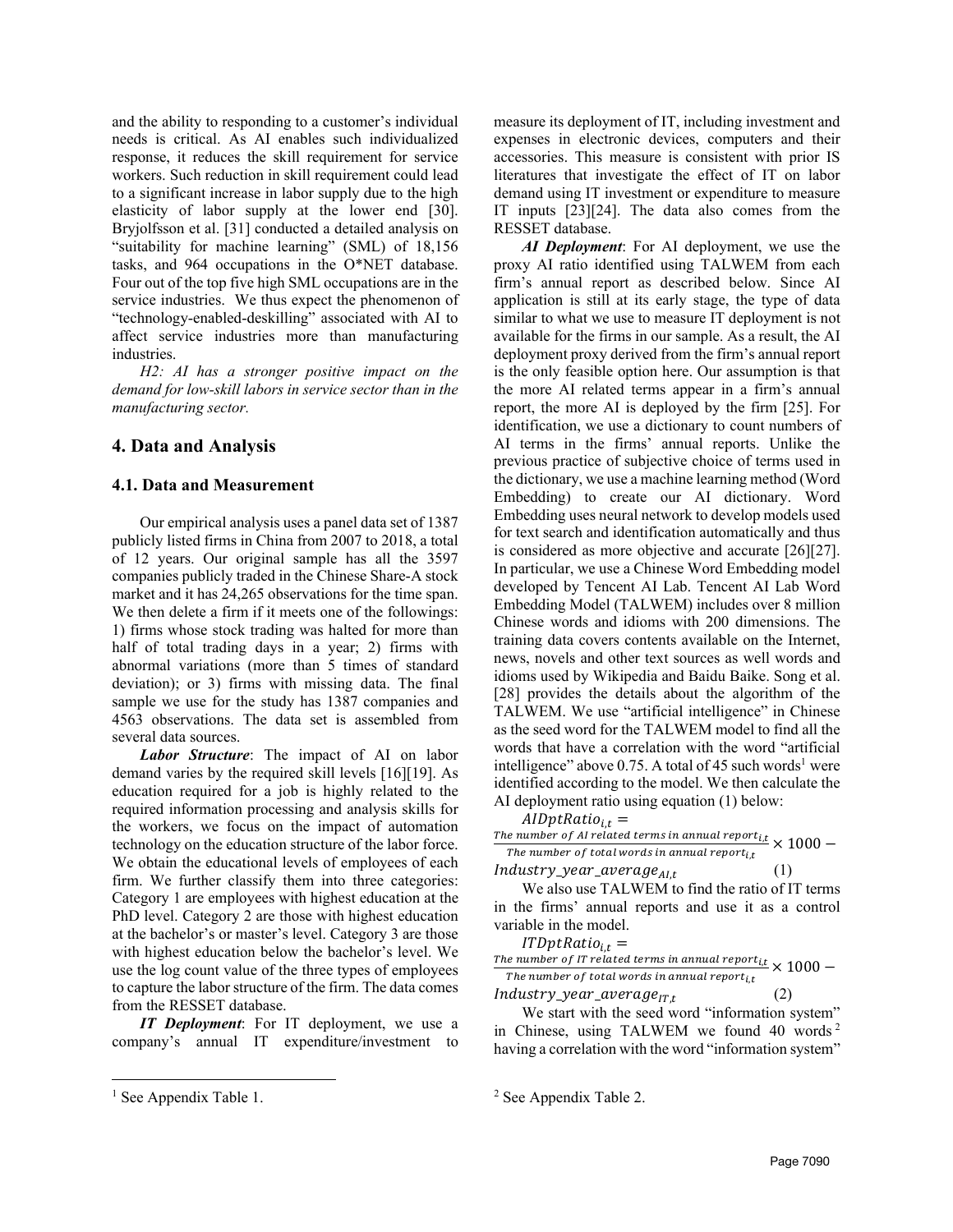above 0.75. We use these dictionaries to search the annual reports of the companies to calculate the proxies for IT deployment and AI deployment.

*Control Variables*: To control for local labor supply with complementary skills (Tambe's [24]), we include the number of local skilled workers measured by the annual number of college graduates in the province as a control variable in our empirical model. Other control variables including firm size, age, financial data including financial leverage and capital expenditure, and annual stock return for their potential influence on labor force structure of the firms. The number of annual undergraduate graduates comes from the National Bureau of Statistics of China, the financial data comes from the RESSET database and other data comes from the WIND database.

Table 1 below show the summary statistics of the variables used in our empirical model. (For variable definitions see Appendix Table 3) .

| Variable                      | Obs   | Mean  | Std. Dev. | Min     | Max   |
|-------------------------------|-------|-------|-----------|---------|-------|
| Labor Structure               |       |       |           |         |       |
| ln(PhD)                       | 4.195 | 0.40  | 0.97      | 0.00    | 6.46  |
| <i>ln(BMDegrs)</i>            | 4.195 | 5.43  | 2.11      | 0.00    | 9.91  |
| ln(Others)                    | 4,195 | 7.18  | 1.42      | 0.00    | 11.22 |
| AI Deployment & IT Deployment |       |       |           |         |       |
| AIDptRatio                    | 4.194 | 0.01  | 0.25      | $-0.63$ | 2.29  |
| ln(TUse)                      | 4.195 | 17.02 | 1.55      | 10.30   | 22.07 |
| Control Variables             |       |       |           |         |       |
| <b>ITDptRatio</b>             | 4.194 | 0.00  | 0.07      | $-0.22$ | 0.62  |
| ln(BAGrads)                   | 4.195 | 2.58  | 0.60      | $-1.51$ | 3.27  |
| ln(Assets)                    | 4.195 | 21.95 | 1.32      | 17.67   | 28.29 |
| ln(Age)                       | 4.195 | 8.70  | 0.34      | 7.11    | 9.93  |
| FinLev                        | 4.195 | 2.42  | 2.41      | 1.01    | 44.85 |
| ln(Capex)                     | 4.195 | 18.34 | 1.75      | 7.50    | 23.72 |
| Returns                       | 4,195 | 0.09  | 0.51      | $-0.95$ | 3.47  |

**Table 1. Summary Statistics**

#### **4.2. Empirical Strategy**

We match the firms in our sample using Propensity Score Matching (PSM). Using whether the company uses AI, company's total assets and industry as the matching criteria and its total number of employees as the dependent variable, with 1:4 ratio, we match the firms in the sample. We are able to match 1353 firms in our sample.

To estimate the effects of AI use and IT use on firm labor structure, we run a panel data regression model with time and firm fixed effects below:

Labor Structure<sub>i,t(t+1)</sub> =  $\alpha$  +  $\beta_1$ AIDptRatio<sub>it</sub> + + $\beta_2$ ln(ITDpt)<sub>it</sub> +  $\beta_3$ ITDptRatio<sub>i,t</sub> +  $\xi$ <sub>Firm</sub> +  $\eta$ <sub>Year</sub> +  $\sum_j \gamma_j$ Control<sub>i,t</sub> +  $\varepsilon_{i,t}$  (3)

To assess the differential effects of AI and IT use on firms in the manufacturing industries versus those in the service industries, we divide the sample into subsamples based on the firms' industry sectors, i.e. we divide all firms into the first, second and third sectors (agriculture, manufacturing and service sectors). As less than 2% of all public firms are in the agriculture sector, we remove them from the analysis. We run individual fixed effect panel data analyses of the subsamples based on equation (3) below.

Labor Structure<sub>i,t(t+1)</sub> =  $\alpha$  +  $\beta_1$ AIDptRatio<sub>i,t</sub> × IndMfg<sub>i,t</sub> +  $\beta_2$ AIDptRatio<sub>i,t</sub> ×  $IndSvc_{i,t} + \beta_3 \ln (ITDpt)_{i,t} \times IndMfg_{i,t} +$  $\beta_4$ ln  $(ITDpt)_{i,t} \times IndSvc_{i,t} + \beta_5 IndMfg_{i,t} +$  $\beta_6$ IndSvc<sub>i,t</sub> +  $\beta_7$ ITDptRatio<sub>i,t</sub> +  $\xi$ <sub>Firm</sub> +  $\eta$ <sub>Year</sub> +  $\sum_i \gamma_i$ Control<sub>it</sub> +  $\varepsilon_{i,t}$  (4)

#### **5. Results**

Table 2 shows the correlations among the variables. Note that correlation between AIDptRatio and ln(ITDpt) is relatively insignificant at only 0.05.

Table 3 shows the results of regression analysis based on equation (2). Column 1, 3 and 5 indicate the impact of AI and IT deployment on the count of employees of different education levels at the firm at period T. Column 2, 4, and 6 show the results of the same analysis for period T+1.

We first examine the impact of IT deployment. From Column 1,3, and 5, IT deployment is shown to have significant positive effects on the labor demands of employees across different education levels including those with highest education below the bachelor's, at bachelor's and master's, and at Ph.D.'s. The finding is consistent with the finding in Dixon, Hong and Wu [29] - the use of robots results in an overall increase of employment using a novel data of Canadian firms. It is also consistent with Autor [15][17] which finds overall growth of jobs in almost every sector of our economy following major technology innovations after a period of time.

We next focus on the impact of AI deployment on labor structure. The results in Table 3 show that AI deployment has a significant positive effect on the firm's labor demand for employees with highest education level below the bachelor's, but a negative, albeit insignificant, effect for employees with highest education level above the bachelor's.

To compare the effects of AI deployment on the labor demand for different education levels, we conducted SUR test of the regression coefficients (V) in Column 1, 3, and 5 in Table 3 and the results are shown in Table 4 (Value 1 and Value 2 in Table 4 are the regression coefficients of the corresponding models). The default assumption is Value 1 is equal to value 2. Based on Panel A in Table 4, the regression coefficient value (0.21) of AIDptRatio on low education level labor (below bachelor's) amount is significantly larger than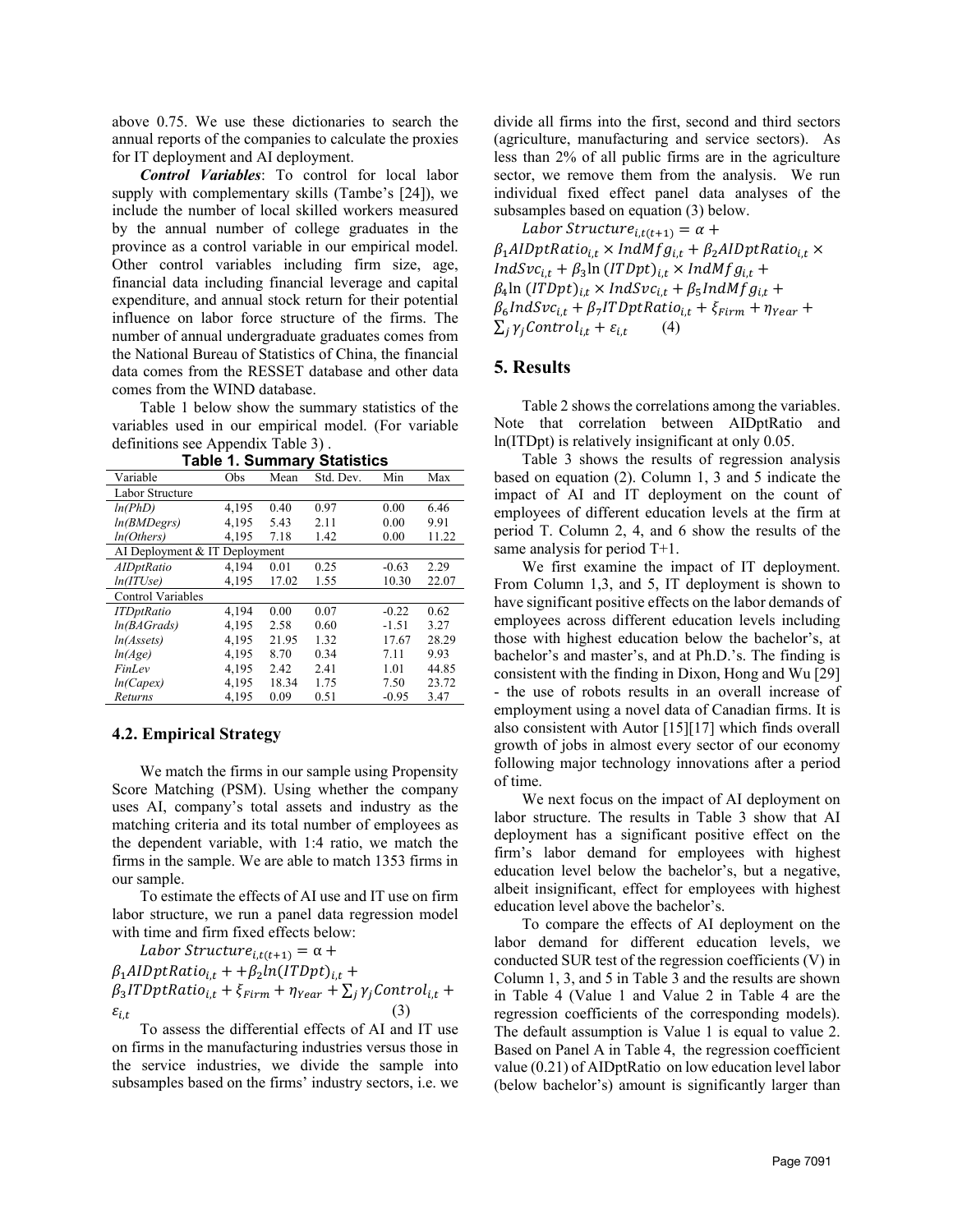those of AIDptRatio on high education level labor (Ph.D.) amount (-0.143) and middle education level labor (bachelor's or master's ) amount (-0.24).

That is, the deployment of AI has a stronger positive impact on the demand for low-skill labors than the demand for high-skilled labors. Our finding is consistent with Hypothesis 1. Based on Panel B in Table 4, IT shows positive effects on labor amount across all education levels in the firms. And its effect on low education level labor demand in the firm seems to be the strongest.

As the required education level for a job represents the complexity and difficulty of the part of the job that requires "brain work," our finding indicates that, with the use of AI and IT, this part ("brain work") are essentially "outsourced" to AI or IT, resulting in an effective separation of the "brain work" and the "physical work." As a result, it lowers the required education level for a worker to perform the job, as the worker now only needs to take care of the "physical work" part of the job. Eventually, this leads to the surge of creations of jobs that only deal with the "physical work" to a large degree and corresponding labor demand for low-education level workers in the firms.

| <b>Table 2. Correlation Analysis</b> |                   |          |                    |                         |             |         |        |           |         |
|--------------------------------------|-------------------|----------|--------------------|-------------------------|-------------|---------|--------|-----------|---------|
|                                      | <i>AIDptRatio</i> | ln(TDot) | <b>ITD</b> ptRatio | ln(A <sub>s</sub> sets) | ln(BAGrads) | ln(Age) | FinLev | ln(Capex) | Returns |
| AIDptRatio                           | 1.00              |          |                    |                         |             |         |        |           |         |
| ln(TDpt)                             | 0.05              | 1.00     |                    |                         |             |         |        |           |         |
| <b>ITDptRatio</b>                    | 0.27              | 0.10     | 1.00               |                         |             |         |        |           |         |
| ln(A <sub>s</sub> sets)              | 0.01              | 0.64     | 0.00               | 0.01                    |             |         |        |           |         |
| ln(BAGrads)                          | 0.08              | 0.07     | 0.03               | 0.06                    | 1.00        |         |        |           |         |
| ln(Age)                              | $-0.01$           | 0.12     | $-0.01$            | 0.22                    | 0.13        | 1.00    |        |           |         |
| FinLev                               | $-0.01$           | 0.18     | $-0.02$            | 0.46                    | $-0.02$     | 0.14    | 1.00   |           |         |
| ln(Capex)                            | 0.01              | 0.55     | 0.01               | 0.60                    | 0.08        | $-0.01$ | 0.14   | 00.1      |         |

*Returns* 0.00 -0.02 0.00 -0.05 -0.11 -0.18 0.02 -0.02 1.00

|                         | (1)            | (2)        | (3)         | (4)            | (5)            | (6)         |
|-------------------------|----------------|------------|-------------|----------------|----------------|-------------|
|                         | ln(PhD)        | ln(PhD)    | ln(BMDegrs) | ln(BMDegrs)    | ln(Others)     | ln(Others)  |
|                         | T <sub>0</sub> | T1         | T0          | T <sub>1</sub> | T <sub>0</sub> | T1          |
| <b>AIDptRatio</b>       | $-0.143$       | $-0.168$   | $-0.240$    | $-0.242$       | $0.210**$      | $0.182*$    |
|                         | $(-1.20)$      | $(-1.34)$  | $(-1.54)$   | $(-1.32)$      | (2.50)         | (1.92)      |
| ln(TDpt)                | $0.058**$      | $0.072*$   | $0.145***$  | $0.137***$     | $0.269***$     | $0.238***$  |
|                         | (2.04)         | (1.94)     | (2.95)      | (2.63)         | (4.66)         | (4.83)      |
| <b>ITDptRatio</b>       | $-0.015$       | $-0.478$   | 0.126       | $-0.322$       | $-0.163$       | $-0.175$    |
|                         | $(-0.05)$      | $(-1.30)$  | (0.17)      | $(-0.42)$      | $(-0.51)$      | $(-0.64)$   |
| ln(BAGrads)             | 0.087          | 0.004      | 0.051       | 0.081          | $-0.279$       | $-0.393*$   |
|                         | (0.36)         | (0.02)     | (0.11)      | (0.14)         | $(-1.36)$      | $(-1.68)$   |
| ln(A <sub>s</sub> sets) | $0.195***$     | $0.188***$ | $0.587***$  | $0.623***$     | $0.356***$     | $0.375***$  |
|                         | (3.54)         | (2.83)     | (6.06)      | (5.60)         | (4.73)         | (5.29)      |
| ln(Age)                 | $-0.307$       | $-0.350$   | $-1.322*$   | $-1.093$       | $0.569*$       | 0.329       |
|                         | $(-0.86)$      | $(-0.86)$  | $(-1.94)$   | $(-1.31)$      | (1.84)         | (1.06)      |
| FinLev                  | $-0.002$       | $-0.023$   | $-0.021$    | $-0.047$       | $-0.004$       | $-0.016$    |
|                         | $(-0.16)$      | $(-1.30)$  | $(-0.80)$   | $(-0.95)$      | $(-0.43)$      | $(-1.08)$   |
| ln(Capex)               | 0.007          | 0.021      | 0.041       | $0.057*$       | $0.045***$     | $0.029**$   |
|                         | (0.52)         | (1.20)     | (1.34)      | (1.89)         | (3.03)         | (2.03)      |
| Returns                 | $0.052**$      | 0.013      | $-0.000$    | 0.057          | 0.022          | $0.039*$    |
|                         | (2.14)         | (0.55)     | $(-0.01)$   | (0.87)         | (1.10)         | (1.96)      |
| Cons                    | $-2.516$       | $-2.198$   | 1.230       | $-1.763$       | $-10.521***$   | $-7.548***$ |
|                         | $(-0.80)$      | $(-0.61)$  | (0.20)      | $(-0.25)$      | $(-3.90)$      | $(-2.76)$   |
| N                       | 4194           | 3449       | 4194        | 3449           | 4194           | 3449        |
| $R-sq$                  | 0.0703         | 0.0785     | 0.1780      | 0.1884         | 0.3289         | 0.2793      |

#### **Table 4. Comparisons of the Effects of AI Deployment and IT Deployment on Labor**

|                          | Value1    | Value2     | Chi2  | P value |
|--------------------------|-----------|------------|-------|---------|
| Panel A: AIDptRatio      |           |            |       |         |
| PhD VS BMDegrs           | $-0.143$  | $-0.240$   | 0.55  | 0.459   |
| PhD VS Others            | $-0.143$  | $0.210**$  | 13.88 | 0.000   |
| <b>BMDegrs VS Others</b> | $-0.240$  | $0.210**$  | 10.95 | 0.001   |
| Panel B: ln(ITUse)       |           |            |       |         |
| PhD VS BMDegrs           | $0.058**$ | $0.145***$ | 4.04  | 0.044   |
|                          |           |            |       |         |

PhD VS Others 0.058\*\* 0.269\*\*\* 24.58 0.000 BMDegrs VS Others 0.145\*\*\* 0.269\*\*\* 5.42 0.020

Figure 1 visualizes the impact of AI and IT deployment on labor at period T. The horizontal axis shows the different education levels required by the jobs from the lowest to the highest. The vertical axis shows the value of the regression coefficients of AI deployment and IT deployment that indicates the impact of AI or IT deployment on the labor demand at various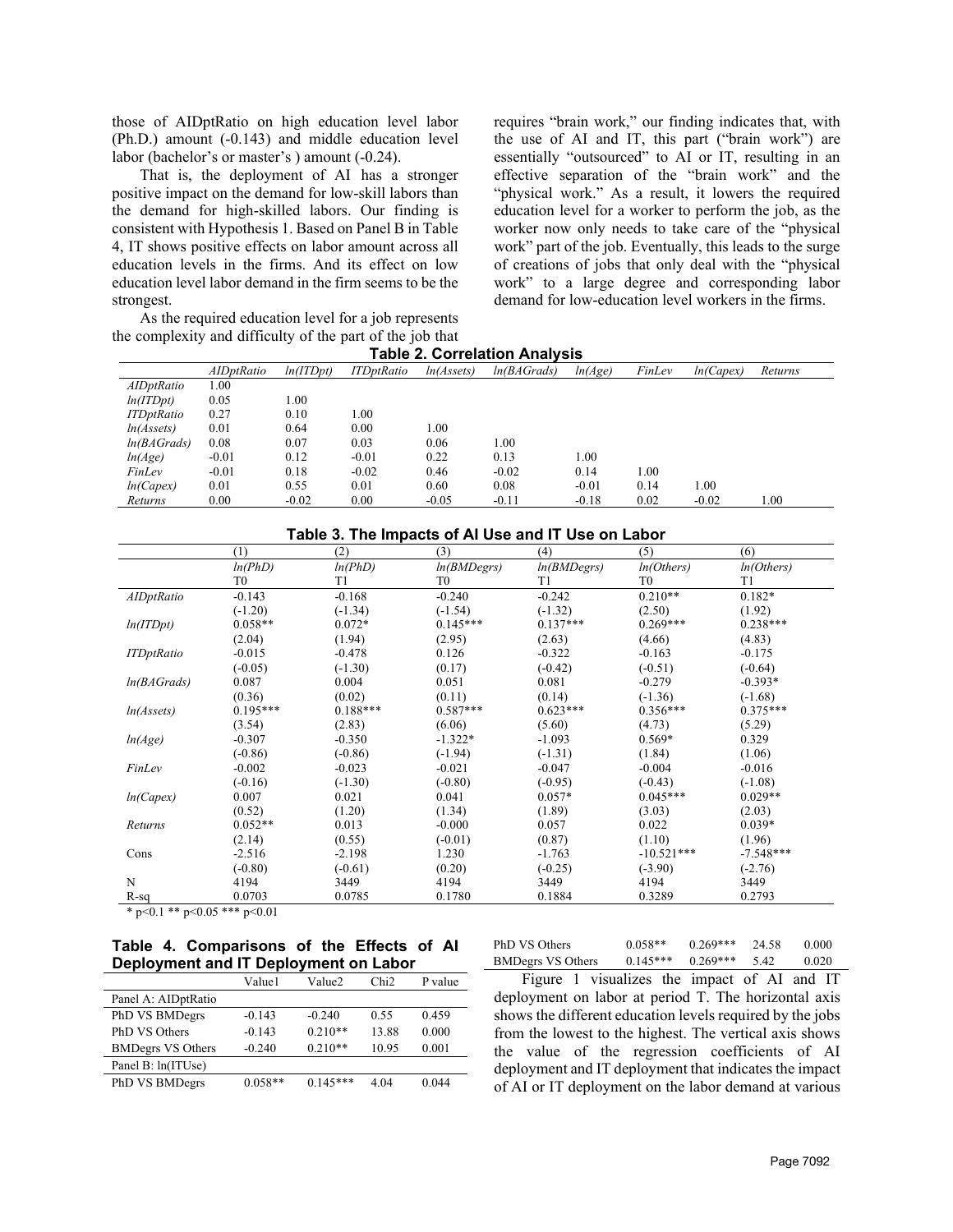education levels. The blue curve shows the impact of the IT deployment and the orange curve shows the impact of AI deployment. A solid point means the impact is statically significant from zero  $(p<0.1$  or less) and the hollow point means the impact is not statistically significant.

The results and the figure suggest a few important findings. First, IT has a positive effect on labor demand for all education levels. This suggests despite the potential negative replacement effects, IT, as a maturing automation technology, has led to the creations of enough new jobs to overcome it for all education levels. The new jobs are results of higher productivity. Second, the figure indicates that the impact of IT on the demands for workers of different education levels follows the declining pattern: the lower the education level, the stronger the impact. The results for T+1 period are consistent, which suggests such trends are not transient. This can be attributed the replacement of human "brain work" by IT. For the tasks requiring lower education level, which is typically routine tasks that can be programmed, IT replaces human "brain work" more effectively than for tasks requiring higher education level. The latter are typically non-routine jobs that require more complex knowledge and sophisticated cognitive or analytic skills. Consequently, IT lowers the level of education required for human labor to complete the rest of the task more effectively and thus stimulates more demand for such low education labors.





Meanwhile, AI shows a significant positive impact only for demand of low education level labor. AI shares much similarity to IT as an automaton technology, which explains their similar positive effects on labor demand for the low-education level through the replacement effect of "brain work". As for jobs requiring middle and high-level educations, AI shows no significant effect. The major differences between IT and AI is AI's ability to perform non-routine cognitive tasks. As such, AI is more capable of replacing human for jobs requiring complex cognitive skills, creativity and decision making than IT. This suggests AI has stronger replacement effect for human labors for jobs requiring higher education levels and consequently a stronger negative effect on demand for labor with higher education level. We also note that AI is not as mature as

IT in its applications. IT as a mature automation technology has stimulated significant amount of new products, services and businesses and consequently creations of a wide spectrum of jobs requiring different levels of skills and education. The resulted new jobs are more than enough to compensate the jobs loss due to IT's replacing human. AI, on the other hand, is just at its dawn of applications. In fact, so far the most significant commercial applications of AI in terms of scales have focused on the jobs requiring low education levels (e.g. AI customer service agents). AI's applications for tasks requiring middle or high education are yet to reach the depth, width and scale. Consequently, AI are yet to stimulate sufficient new services, products and businesses that lead to new jobs requiring middle or high-level educations as IT. To summarize, on the one hand, AI is more powerful to replace human for jobs requiring middle and high education than IT. On the other hand, AI is currently less effective to stimulate new jobs requiring middle and high education than IT due to less mature applications. These two mechanisms then lead to the overall less positive effects of AI on the demands for workers with middle or high education. However, as AI matures in its applications, we could expect AI to demonstrate a stronger positive effect in stimulating new jobs requiring middle and high education. At that point, the pattern might change.

We next explore whether and how the impact of AI and IT on labor structure of a firm is related to the sector it belongs to. Table 5 demonstrates the summary statistics of AI deployment, IT deployment and counts of employees of the three different education levels at firms in manufacturing and service sectors. The variable "AIDptRatio Raw" is the ratio of AI terms in the firm's annual report before adjusted with the industry average. Based on "AIDptRatio Raw", AI deployment is lower in the manufacturing sector and higher in the service sector.

**Table 5 Summary Statistics of the Manufacturing and Service Sectors**

| Variable                       | Obs   | Mean  | Std. | Min     | Max   |
|--------------------------------|-------|-------|------|---------|-------|
|                                |       |       | Dev. |         |       |
| Manufacturing Sectors - IndMfg |       |       |      |         |       |
| <b>AIDptRatio</b>              | 2,862 | 0.02  | 0.26 | $-0.22$ | 2.29  |
| AIDptRatio                     | 2,862 | 0.13  | 0.27 | 0.00    | 2.36  |
| Raw                            |       |       |      |         |       |
| ln(TUse)                       | 2,863 | 16.97 | 1.47 | 11.66   | 22.05 |
| ln(PhD)                        | 2,863 | 0.38  | 0.94 | 0.00    | 6.46  |
| ln(BMDegrs)                    | 2,863 | 5.39  | 2.03 | 0.00    | 9.85  |
| ln(Others)                     | 2,863 | 7.38  | 1.24 | 0.00    | 11.22 |
| Service Sectors - IndSvc       |       |       |      |         |       |
| <b>AIDptRatio</b>              | 1,275 | 0.01  | 0.23 | $-0.63$ | 1.67  |
| AIDptRatio                     | 1,275 | 0.16  | 0.30 | 0.00    | 1.94  |
| Raw                            |       |       |      |         |       |
| ln(TUse)                       | 1,275 | 17.16 | 1.72 | 10.30   | 22.07 |
| ln(PhD)                        | 1,275 | 0.44  | 1.04 | 0.00    | 6.15  |
|                                |       |       |      |         |       |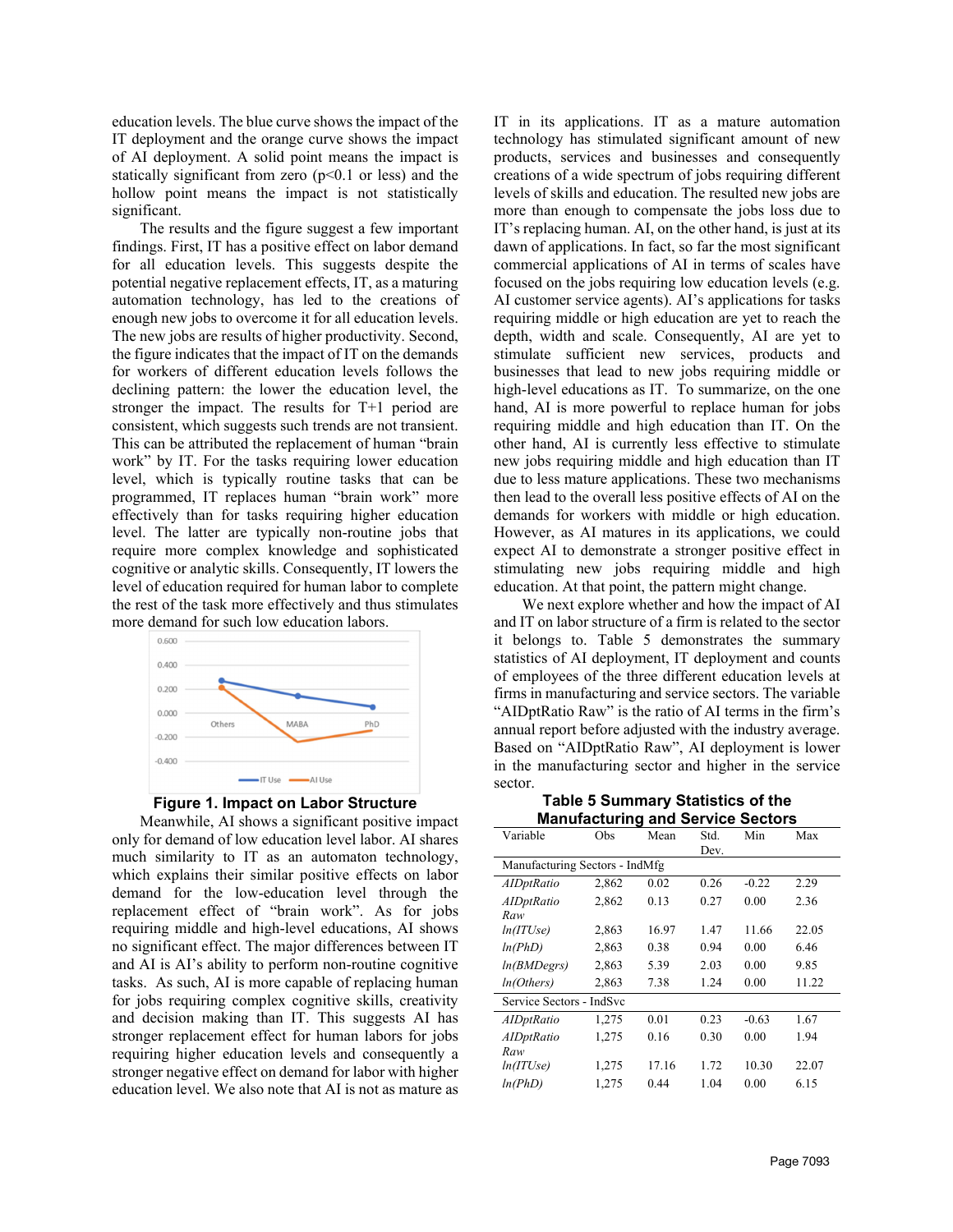| ln(BMDegrs) | 1.275 | 5.58 | 2.25 | 0.00 | 9.91  |
|-------------|-------|------|------|------|-------|
| ln(Others)  | 1.275 | 6.72 | 1.67 | 0.00 | 11.19 |

Table 6 shows the results of the regression model in equation (3). Column 1, 3, and 5 indicate the effect of AI deployment and IT deployment on the count of firm employees of different education levels in period T. Column 2, 4 and 6 indicate these effects in period T+1. Figure 2 shows how AI and IT influence labor demand in manufacturing and service sectors.

For the manufacturing sector, IT deployment has a similar pattern of impact on labor demand for different education levels consistent to that of the full sample analysis: (1) positive effects for all types of labor demands and (2) that the less education required, the stronger the positive effects. However, AI deployment

has significant negative impact on demand for labors requiring middle and high-level education in manufacturing sector. The finding suggests that AI has a more powerful replacement effect for human labors for jobs requiring higher educations in manufacturing. In sectors like manufacturing where robotics technology is more suitable and has more mature and wider applications, AI has gained more power in replacing human labors. This result also reminds us that, in order for AI to be more effective to automate the "brain work" part of a job task, application and advancement in robotics that automates the "physical work" part is necessary.

|                            | (1)            | (2)            | (3)            | (4)         | (5)            | (6)            |
|----------------------------|----------------|----------------|----------------|-------------|----------------|----------------|
|                            | ln(PhD)        | ln(PhD)        | ln(BMDegrs)    | ln(BMDegrs) | ln(Others)     | ln(Others)     |
|                            | T <sub>0</sub> | T <sub>1</sub> | T <sub>0</sub> | T1          | T <sub>0</sub> | T <sub>1</sub> |
| $AIDptRatio \times IndMfg$ | $-0.267*$      | $-0.227$       | $-0.300*$      | $-0.308$    | 0.107          | $0.193*$       |
|                            | $(-1.74)$      | $(-1.40)$      | $(-1.81)$      | $(-1.53)$   | (1.27)         | (1.91)         |
| $AIDptRatio \times IndSvc$ | 0.045          | $-0.179$       | 0.161          | 0.297       | $0.515***$     | $0.353*$       |
|                            | (0.23)         | $(-0.81)$      | (0.43)         | (0.65)      | (2.98)         | (1.95)         |
| $ln(TDpt) \times IndMfg$   | $0.087**$      | $0.088*$       | $0.194***$     | $0.155**$   | $0.284***$     | $0.225***$     |
|                            | (2.37)         | (1.89)         | (2.96)         | (2.40)      | (4.48)         | (4.16)         |
| $ln(TDpt) \times IndSvc$   | 0.011          | 0.040          | 0.089          | $0.116*$    | $0.252***$     | $0.268***$     |
|                            | (0.30)         | (1.05)         | (1.39)         | (1.67)      | (3.66)         | (4.44)         |
| IndMfg                     | $-0.805$       | $-2.201$       | $-19.427**$    | $-19.686**$ | $-4.683***$    | $-5.042***$    |
|                            | $(-0.49)$      | $(-1.18)$      | $(-2.03)$      | $(-2.36)$   | $(-3.38)$      | $(-3.07)$      |
| IndSvc                     | 0.222          | $-1.676$       | $-17.148*$     | $-18.513**$ | $-4.044***$    | $-5.460***$    |
|                            | (0.14)         | $(-0.90)$      | $(-1.79)$      | $(-2.22)$   | $(-2.66)$      | $(-3.19)$      |
| <b>ITDptRatio</b>          | $-0.203$       | $-0.705*$      | 0.474          | 0.046       | $-0.101$       | 0.062          |
|                            | $(-0.67)$      | $(-1.94)$      | (0.60)         | (0.05)      | $(-0.30)$      | (0.23)         |
| ln(BAGrads)                | 0.084          | 0.010          | $-0.044$       | $-0.023$    | $-0.311$       | $-0.427*$      |
|                            | (0.35)         | (0.04)         | $(-0.10)$      | $(-0.04)$   | $(-1.52)$      | $(-1.83)$      |
| ln(A <sub>s</sub> sets)    | $0.202***$     | $0.191***$     | $0.578***$     | $0.621***$  | $0.357***$     | $0.375***$     |
|                            | (3.60)         | (2.84)         | (5.94)         | (5.51)      | (4.72)         | (5.32)         |
| ln(Age)                    | $-0.361$       | $-0.376$       | $-1.118*$      | $-0.784$    | $0.612**$      | 0.451          |
|                            | $(-1.01)$      | $(-0.91)$      | $(-1.79)$      | $(-1.02)$   | (1.97)         | (1.47)         |
| FinLev                     | $-0.001$       | $-0.024$       | $-0.018$       | $-0.044$    | $-0.003$       | $-0.015$       |
|                            | $(-0.08)$      | $(-1.39)$      | $(-0.69)$      | $(-0.89)$   | $(-0.31)$      | $(-1.02)$      |
| ln(Capex)                  | 0.007          | 0.021          | 0.040          | $0.055*$    | $0.044***$     | $0.027*$       |
|                            | (0.50)         | (1.24)         | (1.31)         | (1.83)      | (2.94)         | (1.88)         |
| Returns                    | $0.053**$      | 0.013          | 0.010          | 0.070       | 0.025          | $0.041**$      |
|                            | (2.20)         | (0.58)         | (0.17)         | (1.07)      | (1.23)         | (2.07)         |
| Cons                       | $-1.779$       | $-0.041$       | 18.343         | 15.102      | $-6.412**$     | $-3.329$       |
|                            | $(-0.59)$      | $(-0.01)$      | (1.58)         | (1.37)      | $(-2.36)$      | $(-1.18)$      |
| N                          | 4194           | 3449           | 4194           | 3449        | 4194           | 3449           |
| $R-sq$                     | 0.0752         | 0.0832         | 0.1857         | 0.1966      | 0.3340         | 0.2887         |

**Table 6 The Impact of AI and IT in Manufacturing and Service Sectors** 

 $*$  p<0.1 \*\* p<0.05 \*\*\* p<0.01



**Figure 2. Labor Demand Growth Rate in Manufacturing and Service Sectors**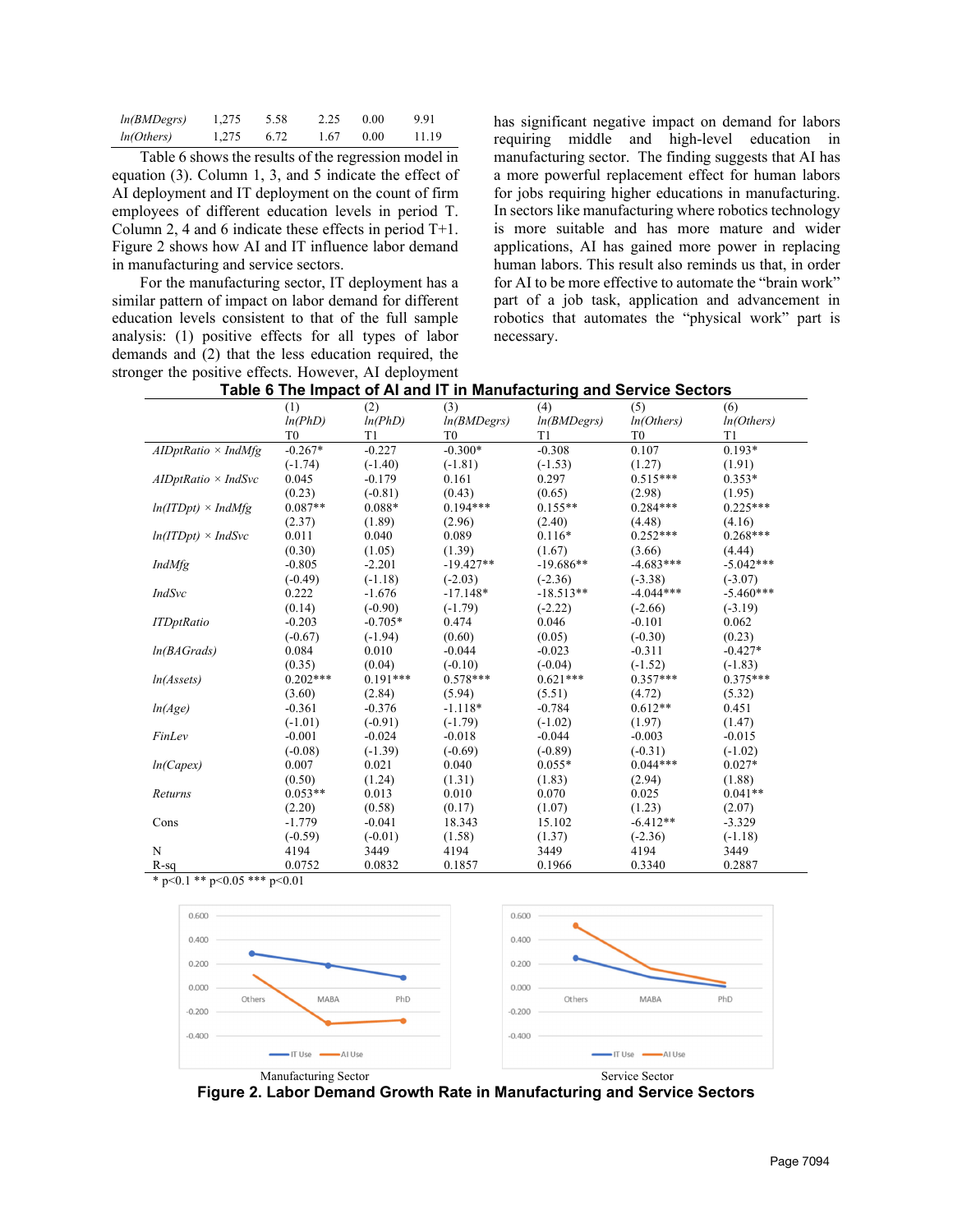In the service sector, both AI deployment and IT deployment have positive effects only for jobs requiring low education while their effects on jobs requiring middle or high-level education are not statistically significant. This finding suggests that, for service sector where non-routine jobs are typically an integral part of the service and the middle and high level jobs often require inter-person communication and cognitive skills (e.g. education and health care) or creativity, IT has a less prominent roles to play despite its mature applications. Also, if we compare the effects of AI or IT in manufacturing and service sectors, AI has a stronger impact in the service sector than in the manufacturing sector while IT has a similar level of impact for both the service and the manufacturing sectors. Our finding is consistent with Hypothesis 2, which notes that AI is especially powerful for non-routine jobs involving personalization and customization, which makes AI especially influential in the service sector than in the manufacturing sectors. where jobs are more likely to involve routine tasks.

#### **6. Summary and Discussion**

Since the inception of industrialization, a major concern of the society is whether automation will deprive humans of jobs and reduce the share of human labor in the whole production process of our society. Multiple theories offered competing explanations and predictions on this issue.

Our empirical study reported in this paper lends support to the "technology-enabled deskilling" effect theory  $-$  i.e. AI reduces the education level requirement for certain jobs and accordingly it shows a strong positive effect on jobs requires low education levels (below college). As AI is able to replace human for the relatively complex cognitive and analytic tasks, it essentially lowered the job entry requirement. This surprising strong complimentary effect of AI on labor demand for low-skill workers could have far-reaching implications for innovative business models and labor market landscape. Moreover, our study shows this effect is stronger in the service sector than in the manufacturing sector. We attribute this to the fact that in service sector there are more non-routine jobs than in manufacturing sectors. When AI overtakes the part of a non-routine job that requires sophisticated cognitive or analytic skills, it separates the high-skill part of the job to the low-skill part and increase the demand for lowskill workers. It does so more in the service sector than in the manufacturing sector. Finally, the study shows although AI is built on the traditional IT infrastructure, it differs from IT in their effects on labor demand in an organization in notable ways. This is due to their different stages in terms maturity of the technology and

their applications and the unprecedented capacity of AI to overtake jobs requesting sophisticates cognitive and analytic skills.

This study has quite some limitations that we hope to explore further in our future research. One of such limitations is our measure of AI deployment, which is the count of AI related terms in the firms' annual reports. We do not observe the actual application of AI in firms. Recent studies on task-technology fit (TTF) and affordance theory finds that AI is better fit for certain tasks than others. As such, a micro level analysis of the application of AI at the task level will be fruitful in better understanding the underlying mechanism of the effect of AI labor demand. The second limitation of this study is the challenge in establishing causality. While we try to establish (Granger) causality by analyzing response variables in the t+1 period, the relationships identified are ultimately associations rather than causal effects. There may also exist potential confounders that we did not control.

### **7. References**

- [1] Agrawal, A., Gans, J. S. and Goldfarb, A. 2019. "Artificial intelligence: the ambiguous labor market impact of automating prediction". Journal of Economic Perspectives, 33(2), 31-50.
- [2] Zhou, G., Chu, G., Li, L. and Meng, L. 2020. "The effect of artificial intelligence on China's labor market". China Economic Journal, 13(1), 24-41.
- [3] Frank, M. R., et al. 2019. "Toward understanding the impact of artificial intelligence on labor." Proceedings of the National Academy of Sciences 116.14, 6531-6539.
- [4] Acemoglu, D. and Restrepo, P. 2020. "The wrong kind of AI? Artificial intelligence and the future of labour demand." Cambridge Journal of Regions, Economy and Society, 13(1), 25-35.
- [5] Katz, L. F. and Murphy, K. M. 1992. "Changes in relative wages, 1963–1987: supply and demand factors." The quarterly journal of economics, 107(1), 35-78.
- [6] Autor, D. H., Katz, L. F. and Krueger, A. B. 1998. "Computing inequality: have computers changed the labor market?." The Quarterly journal of economics, 113(4), 1169-1213.
- [7] Katz, L. F and Autor, D. H. 1999. "Changes in the wage structure and earnings inequality." Handbook of labor economics, Vol. 3, 1463-1555.
- [8] Goldin, C. and Katz, L. F. 2010. "The Race between Education and Technology." Harvard University Press.
- [9] Bresnahan, T. F., Brynjolfsson, E. and Hitt, L. M. 2002. "Information technology, workplace organization, and the demand for skilled labor: Firm-level evidence." The quarterly journal of economics, 117(1), 339-376.
- [10] Autor, D. H., Katz, L. F. and Kearney, M. S. 2006. "The polarization of the US labor market." American economic review, 96(2), 189-194.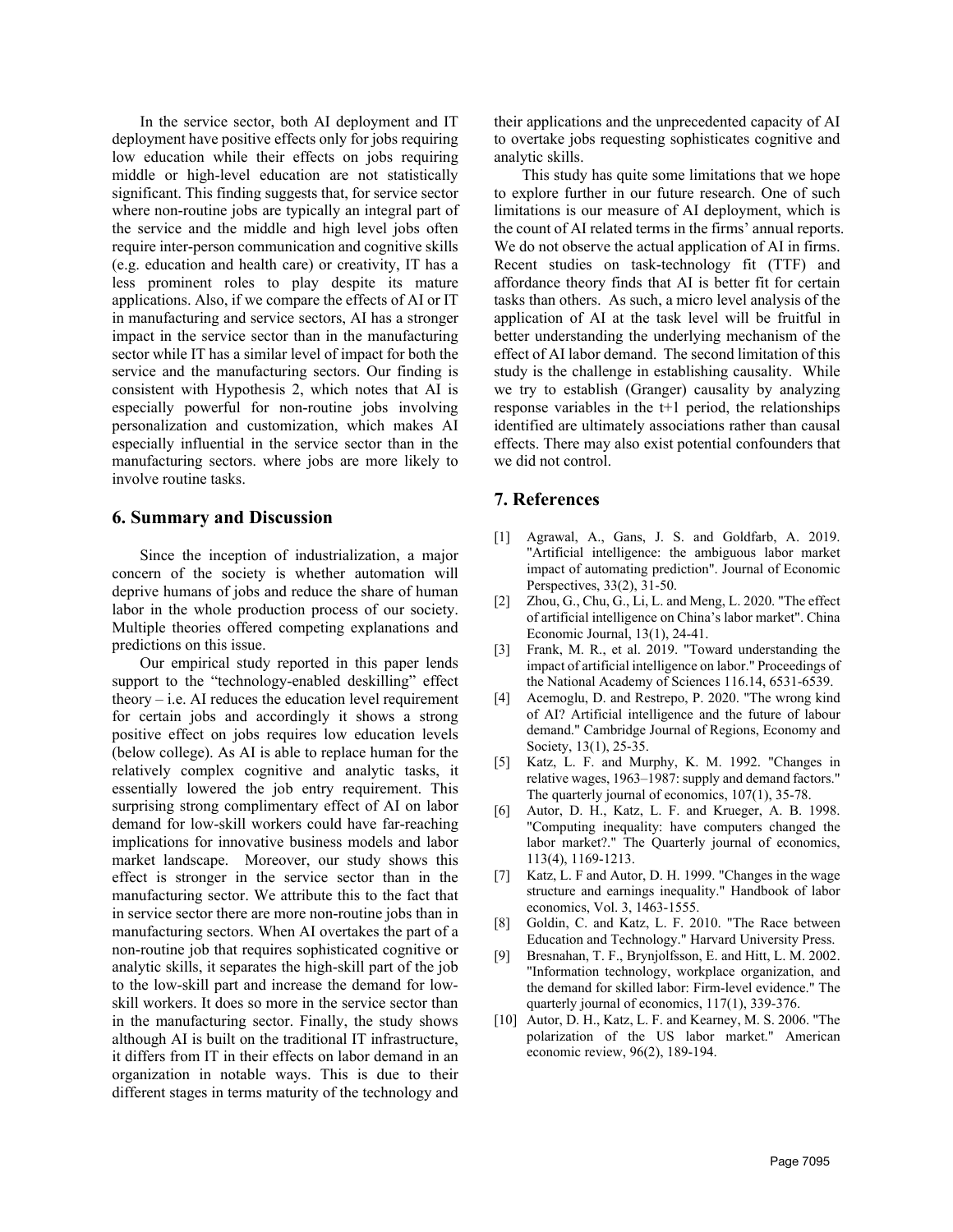- [11] Goos, M. and Manning, A. 2007. "Lousy and lovely jobs: The rising polarization of work in Britain." The review of economics and statistics, 89(1), 118-133.
- [12] Goos, M., Manning, A. and Salomons, A. 2009. "Job polarization in Europe." American economic review, 99(2), 58-63.
- [13] Autor, D. H., Levy, F. and Murnane, R. J. 2003. "The skill content of recent technological change: An empirical exploration." The Quarterly journal of economics, 118(4), 1279-1333.
- [14] Acemoglu, D. and Autor, D. H. 2012. "What does human capital do? A review of Goldin and Katz's the race between education and technology." Journal of Economic Literature, 50(2), 426-63.
- [15] Autor, D. H. 2013. "The "task approach" to labor markets: an overview." Journal for Labour Market Research, 46(3), 185-199.
- [16] Mishel, L., Shierholz, H. and Schmitt, J. 2013. "Don't blame the robots. " Assessing the Job Polarization Explanation of Growing Wage Inequality, EPI-CEPR working paper.
- [17] Autor, D. H. 2015. "Why are there still so many jobs? The history and future of workplace automation." Journal of economic perspectives, 29(3), 3-30.
- [18] Autor, D. H. 2010. "The Polarization of Job Opportunities in the U.S. Labor Market, Implications for Employment and Earnings." Center for American Progress and Brookings Institution: The Hamilton Project.
- [19] Acemoglu, D. and Autor, D. H. 2011. "Skill, T asks and Technologies: Implications for Employment Earnings." In O.Ashenfelter and D. Card (eds.), The Handbook of Labor Economics, vol. 4b. Amsterdam: Elsevier.
- [20] Lyons, J. S. 1978. "The Lancashire Cotton Industry and the Introduction of the Powerloom, 1815–1850." The Journal of Economic History, 38(1), 283-284.
- [21] Chin, A., Juhn, C. and Thompson, P. 2006. "Technical change and the demand for skills during the second industrial revolution: evidence from the merchant marine, 1891–1912." The Review of Economics and Statistics, 88(3), 572-578.
- [22] Van Horn, C. E. and Schaffner, H. A. (Eds.). 2003. "Work in America: MZ." Abc-clio.
- [23] Mittal, N. and Nault, B. R. 2009. "Research note-Investments in information technology: Indirect effects and information technology intensity". Information systems research, 20(1), 140-154.
- [24] Tambe, P., 2014. "Big data investment, skills, and firm value." Management Science, 60(6), 1452-1469.
- [25] Li, J., Li, M., Wang, X. and Thatcher, J. B. 2021. "Strategic Directions for AI: The Role of CIOs and Boards of Directors". MIS Quarterly, 45(3), 1603-1643.
- [26] Mikolov, T., Chen, K., Corrado, G. and Dean, J. 2013. "Efficient estimation of word representations in vector space." arXiv preprint arXiv,1301.3781.
- [27] Le, Q. and Mikolov, T. 2014. "Distributed representations of sentences and documents." In International conference on machine learning, 1188- 1196.
- [28] Song, Y., Shi, S., Li, J. and Zhang, H. 2018. "Directional skip-gram: Explicitly distinguishing left and right

context for word embeddings." Proceedings of the 2018 Conference of the North American Chapter of the Association for Computational Linguistics: Human Language Technologies, Volume 2 (Short Papers), 175- 180.

- [29] Dixon, J., Hong, B. and Wu, L. 2020. "The Robot Revolution: Managerial and Employment Consequences for Firms." NYU Stern School of Business.
- [30] Brynjolfsson, E. and Mitchell, T. 2017. "What Can Machine Learning Do? Workforce Implications." Science, 358(6370), 1530-1534
- [31] Brynjolfsson, Ek, Mitchell, T. and Rock, D. 2018. "What Can Machines Learn, and What Does It Mean for Occupations and the Economy?" AEA Papers and Proceedings, 108: 43-47.

#### **8. Appendix**

**Appendix Table 1. Dictionary of AI terms** 

| AI terms in Chinese | AI terms in English                             |
|---------------------|-------------------------------------------------|
| 人工智能                | <b>Artificial Intelligence</b>                  |
| AI                  | AI                                              |
| $A I +$             | $A I +$                                         |
| AI+医疗               | AI+ Medical Care                                |
| AI技术                | AI Technology                                   |
| AI 领域               | AI Field                                        |
| AI 人工智能             | Artificial Intelligence                         |
| AI时代                | AI Age                                          |
| AI芯片                | AI Chip                                         |
| 大数据                 | Big Data                                        |
| 大数据和云计算             | Big Data and Cloud Computing                    |
| 大数据与人工智能            | Big Data and Artificial Intelligence            |
| 发展人工智能              | Developing artificial intelligence              |
| 机器人和人工智能            | Robot and Artificial Intelligence               |
| 机器人技术               | Robotics                                        |
| 机器学习                | Machine Learning                                |
| 机器智能                | Machine Intelligence                            |
| 计算机视觉               | Computer Vision                                 |
| 人工智能 AI             | Artificial Intelligence                         |
| 人工智能产业              | Artificial Intelligence Industry                |
| 人工智能的发展             | Development of Artificial Intelligence          |
| 人工智能的未来             | The future of Artificial Intelligence           |
| 人工智能和机器学习           | Artificial Intelligence and Machine<br>Learning |
| 人工智能化               | Artificial Intelligence                         |
| 人工智能机器              | Artificial Intelligence Machine                 |
| 人工智能机器人             | Artificial Intelligence Robot                   |
| 人工智能技术              | Artificial Intelligence Technology              |
| 人工智能领域              | Artificial Intelligence Field                   |
| 人工智能深度学习            | Artificial Intelligence and Deep<br>Learning    |
| 人工智能时代              | Artificial Intelligence Age                     |